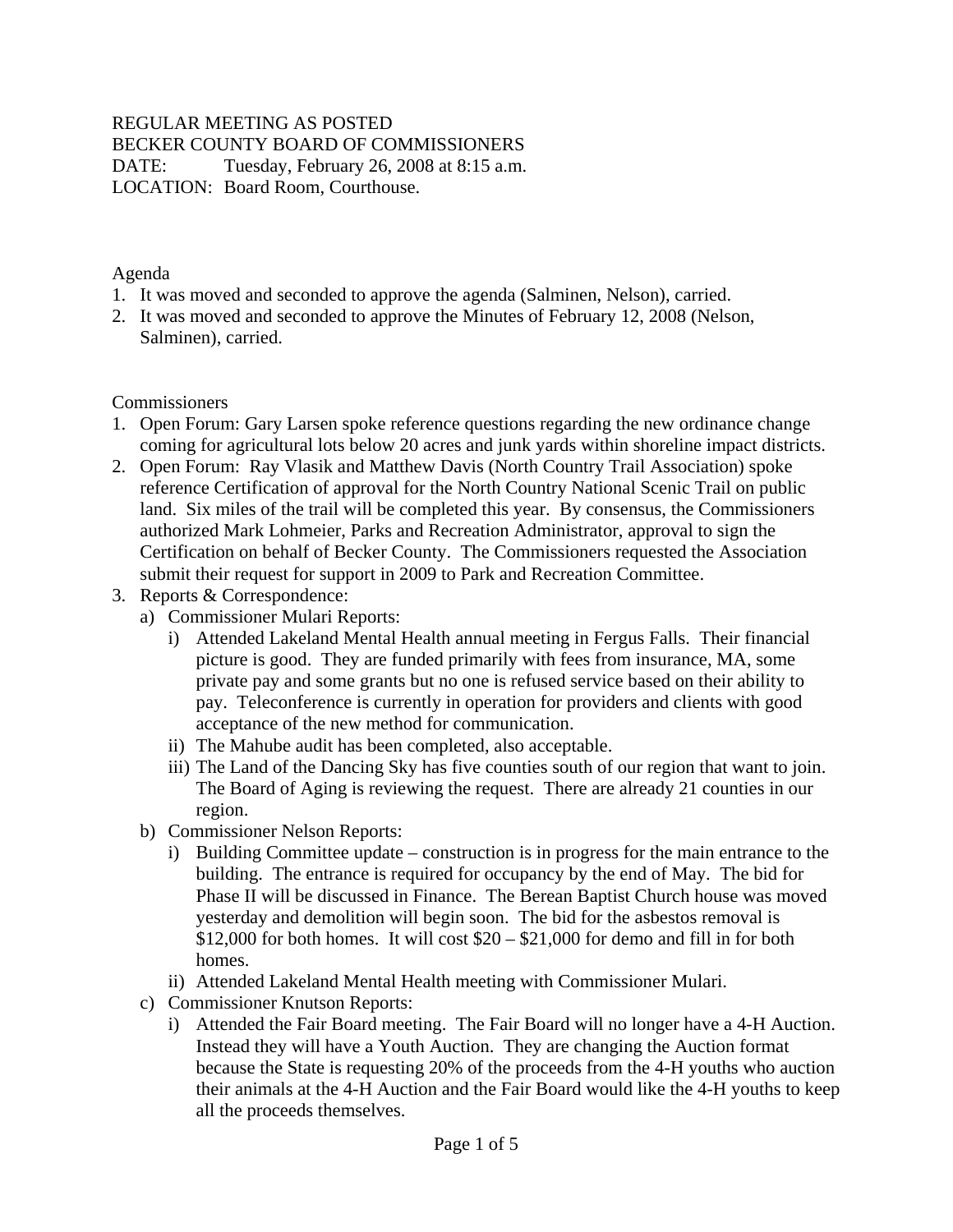- ii) The Timber Auction was held last week. Prices were good.
- d) Commissioner Salminen Reports:
	- i) Attended the Building Committee meeting with Commissioner Nelson.
	- ii) Attended the State Community Health Services Advisory Committee (SCHSAC) in St. Paul. The State is investigating new ways for doctors to teleconference with patients to answer questions regarding health issues.
- e) Commissioner Bellefeuille Reports:
	- i) Attended the Historical Society meeting. They are nearing the end of their feasibility study. They hired a new manager, Carrie Johnston, for 20 hours per week. The Historical Society is looking into obtaining blocks from the Berean Baptist Church to use around their building for planters.
	- ii) Attended a Pelican River Watershed meeting. They plan to present to the Board of Commissioners with a completed Sally/Mellissa, Floyd Lake sewer and water supply study.
- 4. It was moved and seconded to approve the appointment of Phil Majerus to the Becker County Planning Commission representing District 4 for a three year term (Salminen, Mulari), carried.
- 5. It was moved and seconded to approve Resolution 02-08-2I, Court House Construction, Phase II Bid Review awarding the contract to the lowest bidder, Bob Bristlin & Son in the amount of \$1,473,000 plus Alt. 2 for \$11,186 (Nelson, Bellefeuille), carried.
- 6. It was moved and seconded to approve the authorization of the Building Committee to approve change orders up to \$10,000 on the Phase II project (Nelson, Knutson), carried.
- 7. The Furniture Bid Request will be advertised in the Detroit Lakes Papers on Sundays, March 2 & 9, 2008. The bids will be opened on March 20, 2008.

#### Auditor-Treasurer

- 1. It was moved and seconded to approve Resolution 02-08-2E, Gambling Permit for Cormorant Lions Club on May 10, 2008 at the Cormorant Community Center (Nelson, Salminen), carried.
- 2. It was moved and seconded to approve Resolution 02-08-2F, Gambling Permit for Cormorant Lions Club on September 26, 2008 at the Cormorant Community Center (Nelson, Bellefeuille), carried.
- 3. It was moved and seconded to approve Resolution 02-08-2H, Gambling Permit for the Frazee Lions Club Annual Lease for Lawful Gambling at Curley's on Cotton Lake (Salminen, Nelson), carried.

Finance Committee Minutes

- 1. It was moved and seconded to approve the Claims with the addition of one over 90 day claim, Midwestern Mat Rental and Supply (Salminen, Nelson), carried.
- 2. It was moved and seconded to approve the purchase of shelving up to an amount of \$2,220 plus tax for the Household Hazardous Waste Building (Salminen, Mulari), carried.
- 3. It was moved and seconded to approve the Highway cell phone package update request for two cell phones (800 minute plus data), two cell phones (government plan), and one cell phone (government plan for engineering aide) (Salminen, Bellefeuille), carried.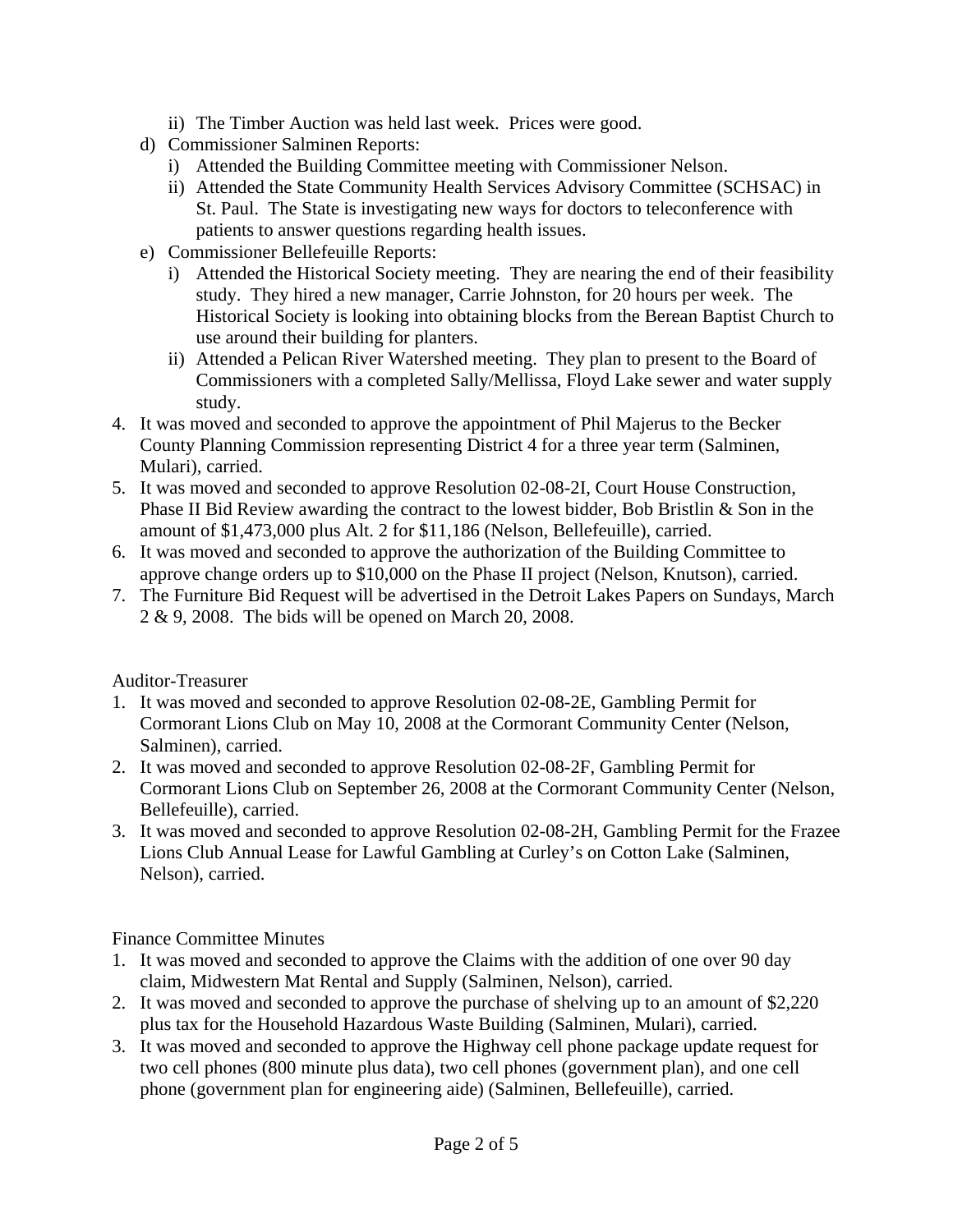- 4. It was moved and seconded to approve renewal of the MCCC Joint Powers Agreement (Salminen, Nelson), carried.
- 5. It was recommended by the Finance Committee to continue the process by the Human Resource Department to hire temporary assistance due to a vacancy.
- 6. It was moved and seconded to approve the low bid for the demolition of the buildings at 1016 & 1029 Lake Avenue by Feldt Plumbing in the amount of \$20,920 and the low bid for the asbestos abatement from EBN Contractors in the amount of \$12,350 (Salminen, Nelson), carried.

#### Assessor

1 . It was moved and seconded to approve (1) the Abatement for PIN 49.2524.226, Detroit Lakes in the amount of \$528 and PIN 49.1093.000, Detroit Lakes in the amount of \$(158) for a homestead change total amount of \$370 (Salminen, Nelson), carried.

# Emergency Management

1. It was moved and seconded to approve Resolution 02-08-2A, Becker County All Hazard Mitigation Plan (Bellefeuille, Salminen), carried.

# Recorder

1. It was approved by consensus of the Commissioners to digitize the Recorder's books in the basement from 1872 – 1918 by the Latter Day Saints of Utah for free and they will retain a copy for their use in Utah. The Latter Day Saints will come to Becker County and copy the books without taking them apart and Becker County will receive a copy. The Minnesota Historical Society will also receive a copy. The County Attorney has reviewed the process and given his approval.

# Human Resources

1. It was moved and seconded to approve Resolution 02-08-2G, Personnel Request to hire an emergency temporary part-time HR assistant due to a vacancy (Salminen, Nelson), carried.

# Human Services

- 1. It was moved and seconded to approve the Contract Neighbor to Neighbor (Salminen, Mulari), carried.
- 2. It was moved and seconded to approve the Contract Amendment LSS of Frazee (DBA Frazee Care Center) (Salminen, Mulari), carried.
- 3. It was moved and seconded to accept the Adult Services Report (Salminen, Nelson), carried.
- 4. It was moved and seconded to accept the Financial Assistance Reports (Mulari, Salminen), carried.
- 5. It was moved and seconded to approve the Human Services Claims (Salminen, Nelson), carried.
- 6. It was moved and seconded to approve the Community Health Claims (Salminen, Bellefeuille), carried.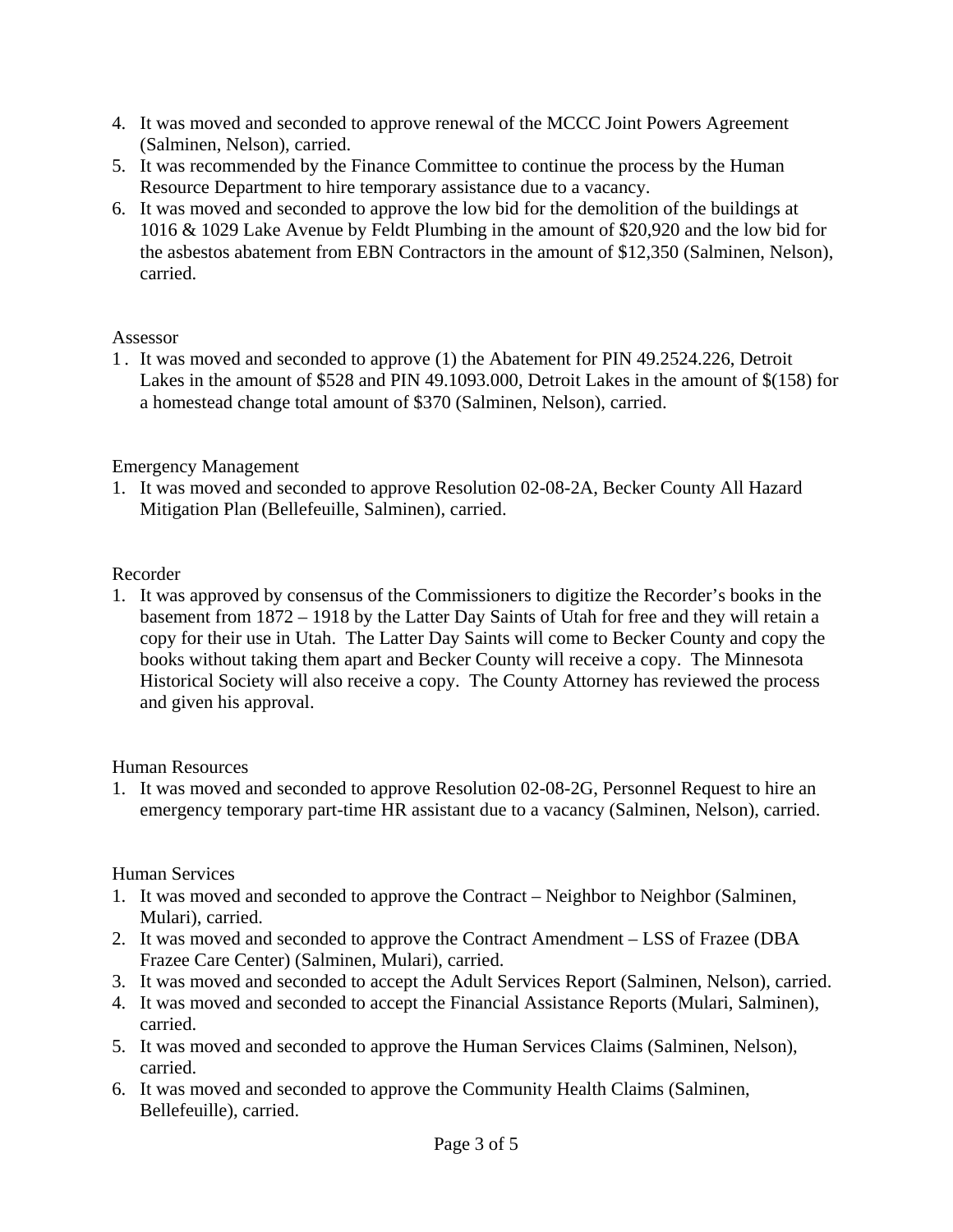- 7. It was moved and seconded to approve the Transit Claims (Mulari, Salminen), carried.
- 8. Information was shared regarding the Emergency Planning meeting. There is a need for education of the staff as to what would be expected of them in an Emergency.

### U.S. Fish and Wild Life

- 1. It was moved and seconded to approve Certification of the Purchase of 76.63 acres from Clayton and Joann Schott by the Fish and Wildlife Service (Nelson, Bellefeuille), failed.
- 2. It was moved and seconded to approve Certification of the Purchase of 76.63 acres from Clayton and Joann Schott by the Fish and Wildlife Service with the request by the Board to have Fish and Wild Life send a letter of notification to the City of Detroit Lakes (Larry Remmen, Larry Buboltz and Bob Louiseau) allowing the City their input into the sale (Salminen, Mulari), carried.
- 3. Don Kleven requested input on old business reference a Land Exchange. The Commissioners requested Mr. Kleven take the matter to the Highway Department Committee again for their action.

### Highway

- 1 . It was moved and seconded to approve amended Resolution 02-08-2B to purchase "one new tandem truck" in the amount of \$83,000 (Bellefeuille, Salminen), carried.
- 2 . It was moved and seconded to approve Resolution 02-08-2C, changes to the Highway Department Drug and Alcohol Policy Update (Mulari, Salminen), carried.
- 3 . It was moved and seconded to approve Resolution 02-08-2D Final Acceptance for Project SAP 03-637-17; SP 03-596-01; SP 03-743-01 in the amount of \$59,687.14 (Salminen, Nelson), carried.
- 4 . Discussion was held on the Transportation Funding Bill which passed the State Legislature and projected implications for Becker County.

Planning and Zoning

- 1. There were no additions to the agenda.
- 2. Planning Commission Recommendations, February 19, 2008: First Order of Business: Steven Anderson and James Schaefer, PID 02.0159.005, Audubon Township. It was moved and seconded to concur with Planning and Zoning to rescind the change of zone, as recorded in Document Number 550253, reverting the zone of this parcel to commercial (Bellefeuille, Salminen), carried.
- 3. Second Order of Business: Daniel Thompson and David Thompson, PID 16.0192.000, Rock Lake. The request for a conditional use permit to construct a second dwelling on the property and maintain the existing dwelling as a guest cottage was tabled by the applicant prior to the Board meeting.
- 4. Third Order of Business: Bryon Nolan, PID 10.0236.001, Erie Township. It was moved and seconded to concur with Planning and Zoning to approve a change of zone from agricultural to residential for the five-acre tract based on the fact that the residential zone is compatible with the current residential use of the surrounding area (Salminen, Mulari), carried.
- 5. Fourth Order of Business: Gary and Lynette Dahl, PID 18.0105.000, Lake Park Township. It was moved and seconded to concur with Planning and Zoning to approve a conditional use